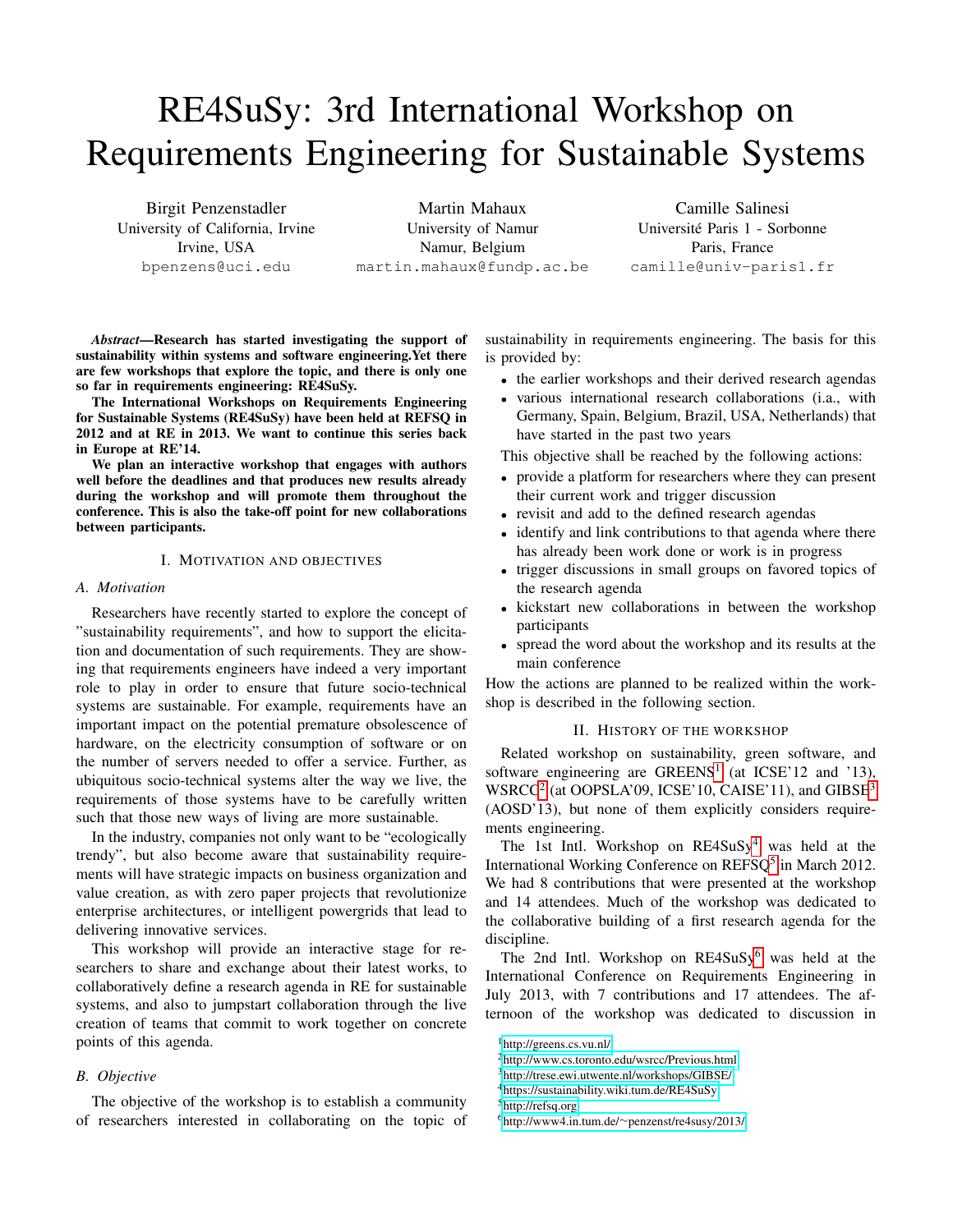focus groups with an updated research agenda. The protocol is available at [http://www4.in.tum.de/](http://www4.in.tum.de/~penzenst/re4susy/2013/RE4SuSy13-onlineprotocol.pdf)∼penzenst/re4susy/2013/ [RE4SuSy13-onlineprotocol.pdf.](http://www4.in.tum.de/~penzenst/re4susy/2013/RE4SuSy13-onlineprotocol.pdf)

## III. WORKSHOP CONTRIBUTIONS AND EVALUATION

#### *A. Contribution types*

The *types of contribution* are short papers of 6 pages, posters with a 2-page abstract, and videos of up to 5 minutes (also 2 pages abstract).

We encourage the submission of new and interactive formats (e.g., we had an interactive poster realized with Flash at RE4SuSy'12), but are aware that publication in the standardised conference ways requires a textual version.

#### *B. Evaluation process*

The evaluation will be organised exclusively by our program chair, Camille Salinesi. This explicit role distinction will allow the organisers Birgit and Martin to submit their own contributions to RE4SuSy as authors, which is important to strengthen the growing community.

Camille will assign peer reviews by three PC members and moderate the discussion between PC members in case of strongly diverging reviews or borderline assessments. The submission, review process, and communication will be performed via the Easychair system. The contribution ratings will include the option of a conditional accept as we consider it more sustainable to request specific improvements instead of rejections of potentially good contributions.

### *C. Program committee*

The preliminary program committee is a mixture of academia and industry, experienced and young researchers, and the two domains that the workshop combines: requirements engineering and sustainability. All PC members have confirmed.

- Davor Svetinovic, Masdar Institute of Science and Technology, United Arab Emirates
- Wolfgang Lohmann, University of Zürich, Switzerland
- Ruzanna Chitchyan, Leicester University, UK
- Debra Richardson, University of California, Irvine
- Emmanuel Letier, University College London, UK
- Alistair Mavin, Rolls Royce, UK
- Xavier Franch, UPC Barcelona, Spain
- Letícia Duboc, State Univ. of Rio de Janeiro, Brasil
- Jean-Christophe Deprez, CETIC, France
- Christian Manteuffel, Univ. of Groningen, Netherlands
- Patricia Lago, VU University Amsterdam, Netherlands
- Henning Femmer, TUM, Germany
- Timo Johann, University of Hamburg, Germany
- Alexandre Mello Ferreira, Politecnico di Milano, Italy
- Coral Calero, Universidad Castilla La Mancha, Spain

#### IV. WORKSHOP FORMAT AND NEEDED SERVICES

## *A. Pre-workshop activities*

There are two phases of pre-workshop activities: First, for four weeks before the submission deadline, we will invite authors to upload preliminary abstracts, outlines, or papers for a constructive feedback phase. Other authors and interested PC members can comment on them so the authors can improve their papers before the actual submission.

Second, in a pre-workshop reading phase from the CR deadline until the workshop, we provide the camera-ready version papers in a protected download area for authors and PC members. Apart from encouraging them to read the papers before coming to the workshop, we will assign two discussants to each paper that kick off an online discussion. The discussion will furthermore be facilitated by providing a framework of 3-4 topics that mirror a coarse-grained classification of submitted contribution topics. That way participants are already engaging with the contents before the actual workshop and discussion is facilitated. Consequently, we assign shorter slots for presentation by the authors and can thereby leave more room for discussion.

#### *B. Workshop format*

*a) Warm-up and intro:* The workshop will be kicked off with an *interactive warm-up* exercise to let the participants get into an active workshop mode and make them feel like a group. We will then start with a short introduction by the organisers on the history of the workshop and the agenda for the day, which consists of contribution presentations and discussion in the morning, and interactive sessions in the afternoon.

*b) Contribution presentations:* The format of last year with lightning talks and assigned discussants has allowed for allocating time to presentations as well as discussion. As we demand a full day this time, we will suggest presentations of 10 to 15 minutes for each contribution plus 10 to 15 minutes of discussion, depending on the number of contributions to be presented. To facilitate discussion, we will make the papers available in advance as password-secured download and assign two *discussants* for each paper. In parallel, we will be taking notes in a shared online document as *living protocol* of the workshop. Presenters of papers will be encouraged to use a poster instead of a slideshow to support their presentation. This will ensure the presentation is more oriented towards the audience and, as we hang all workshop posters to walls, this will enable participants to add ideas and comments to them during breaks, lunchtime, or after the workshop. This might increase the likelihood of identifying new collaboration potential.

*c) Intermediate Wrap-up:* Before lunch, we will wrap up the presentations with a recapitulation of the discussions in the online protocol and review whether we can include some of these in the afternoon breakout sessions.

*d) Research Agenda and BOK:* In the afternoon, there will be a short review of the research agenda of 2013 and then an update and/or extension of that research agenda. In a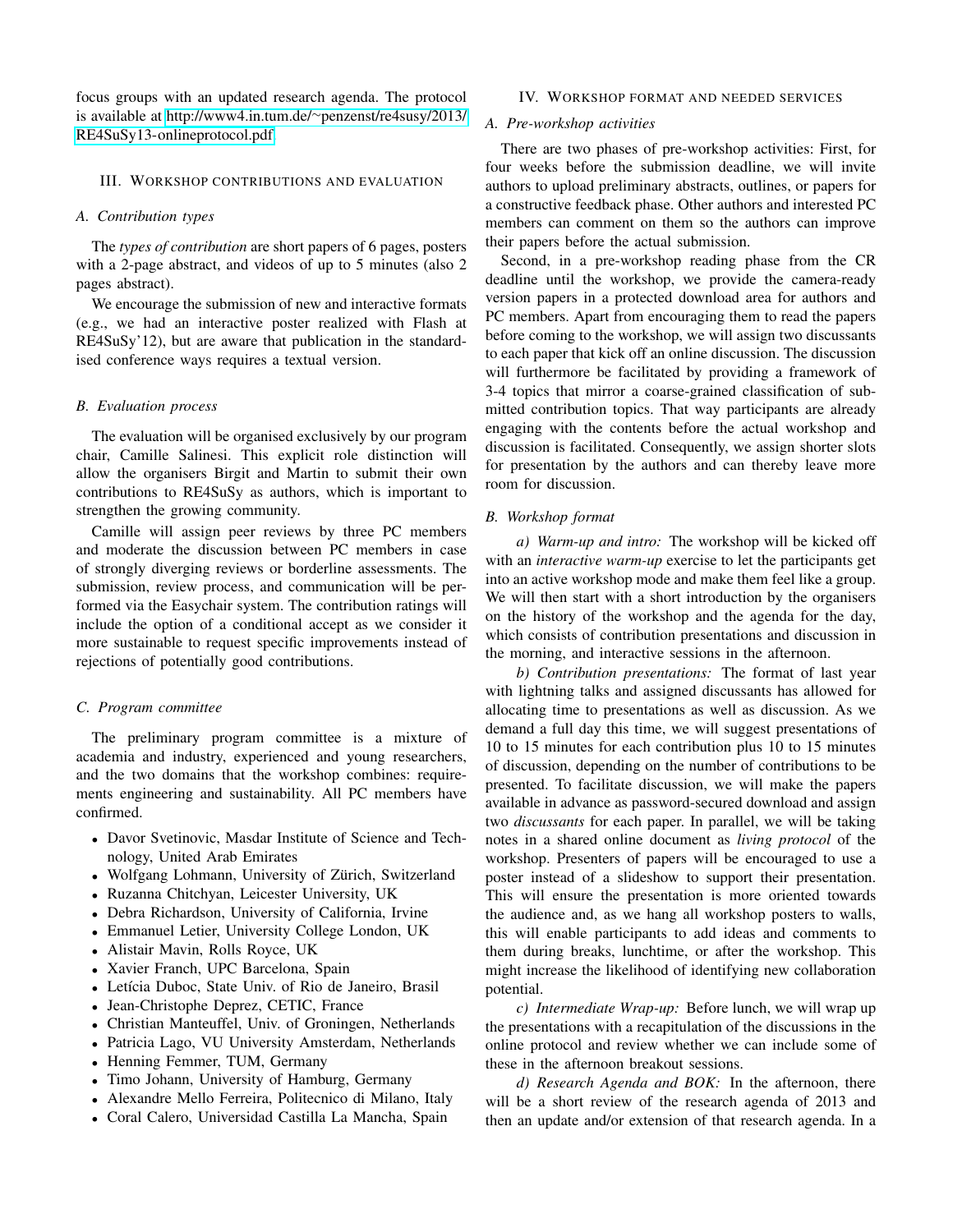second step, we will identify contributions that have already been made to a specific topic, thereby providing a very first draft of an emerging body of knowledge.

*e) Concepts, Collaboration, and Studies:* We will prepare topics for breakout sessions with discussion facilitation (e.g. creativity techniques like the Osborne checklist, roleplay, etc.) but also include topics that arose during discussion at the workshop. The breakout sessions are also used to identify new collaborations amongst attendees. Specific attention will also be given to study design to evaluate concepts early on.

*f) Experiments:* Furthermore, we will provide authors with the option to perform small experiments with their research work if applicable, i.e., they may try out a specific technique that they presented in the morning with willing participants of the audience. For example, if an author presents a goal modeling technique specifically designed to model sustainability goals, an experiment could be modeling a small case study within half an hour among a group of 5 workshop attendees.

*g) Final Wrap-up:* In a final come together, we will recollect the major discussion points and contributions of the day on a poster to be presented at the main conference. As last agenda point, we will ask for individual feedback on the organisation of the workshop and what could be improved in a next iteration.

*h) Results:* The results of the day will therefore be:

- Posters augmented with ideas and discussion notes
- A readily available online protocol of the workshop
- An extended research agenda for RE4SuSy
- A very first draft of a body of knowledge on RE4SuSy
- New research collaborations
- New concepts and study designs
- Small experiments with case studies
- A wrap-up of results in form of a poster to be presented at the main conference (most likely in a designated area along with the poster sessions)
- An emerging community of actively collaborating researchers

# *C. Post-workshop activities*

The post-workshop activities involve spreading the word at the conference and intensifying collaborations that originated during the workshop. "Spreading the word" will be facilitated by a poster in the Posters and Demos session and by providing the results online for download by participants and other interested community members. We will lead a joint effort for all interested contributors for collecting an emerging body of knowledge.

"Intensifying collaborations" is initiated during the workshop in the breakout sessions and their wrap-up presentations. From there on, participants will be encouraged to follow up on the discussions and strengthen the growing community by networking and joining forces on intersecting research topics.

# *D. Needed Services*

• Room with 20 chairs and tables for them as well as a beamer. The preferred setting is a U-shape. The room

shall provide enough space so we can move around along the walls during interactive sessions.

- Free walls for the posters of the workshop.
- More free walls where we are allowed to (temporarily) stick many post-its and pieces of papers to collect and organise ideas.
- A student volunteer who helps us set up the interactive session walls and takes photos for documentation would be great.
- We would like to organise a workshop dinner and would welcome suggestions for a nearby restaurant.
- Harmonized feedback forms would be welcome

## V. WORKSHOP PUBLICATION PLANS

We intend to publish workshop proceedings with the free and public CEUR WS proceedings.

Apart from that, we want to directly keep working with the workshop results. The organising team will write a workshop report and make it available in an adequate publication. The workshop report will be based on the protocol elaborated collectively online during the day and participants are welcome to co-author.

# VI. TARGET AUDIENCE

Attendees should have a background in sustainability or requirements engineering, but everybody is welcome to join and participate. As the topic is a particularly interdisciplinary one, our call for paper will encourage interdisciplinary contributions, but we know from experience that these are hard to attract. As breakout sessions can be adapted to the size of the audience, we can work with a group size between 5 and 20 participants.

## VII. WORKSHOP DURATION

Re4SuSy 2014 is planned for one full day.

# VIII. SHORT BIOGRAPHY OF ORGANIZERS

*1) Birgit Penzenstadler (organizer):* Birgit Penzenstadler is a postdoc at the University of California, Irvine. She did her PhD in the area of requirements engineering [\[3\]](#page-3-0) at Technische Universität München (TUM), where she also lead research projects with BMW, Daimler, Siemens, Bosch, Lufthansa, and others. She has organized and moderated events of over 100 participants from different domains at TUM.

Dr Penzenstadler has been investigating on sustainability from a point of view of software engineering during the past 3 years by performing preliminary work for a body of knowledge with a SLR and by providing first concepts of how to support sustainability from within RE [\[8\]](#page-3-1), [\[4\]](#page-3-2), [\[11\]](#page-3-3), [\[5\]](#page-3-4), [\[6\]](#page-3-5), [\[9\]](#page-3-6). She also included the topic into the curriculum of her faculty [\[10\]](#page-3-7), [\[7\]](#page-3-8) and has established industrial cooperations for case studies [\[1\]](#page-3-9). She held a seminar series on the topic with seminars at TUM [\[12\]](#page-3-10) and the Universitat Polytècnica de Catalunya (UPC) in Barcelona as well as guided research with students [\[13\]](#page-3-11).